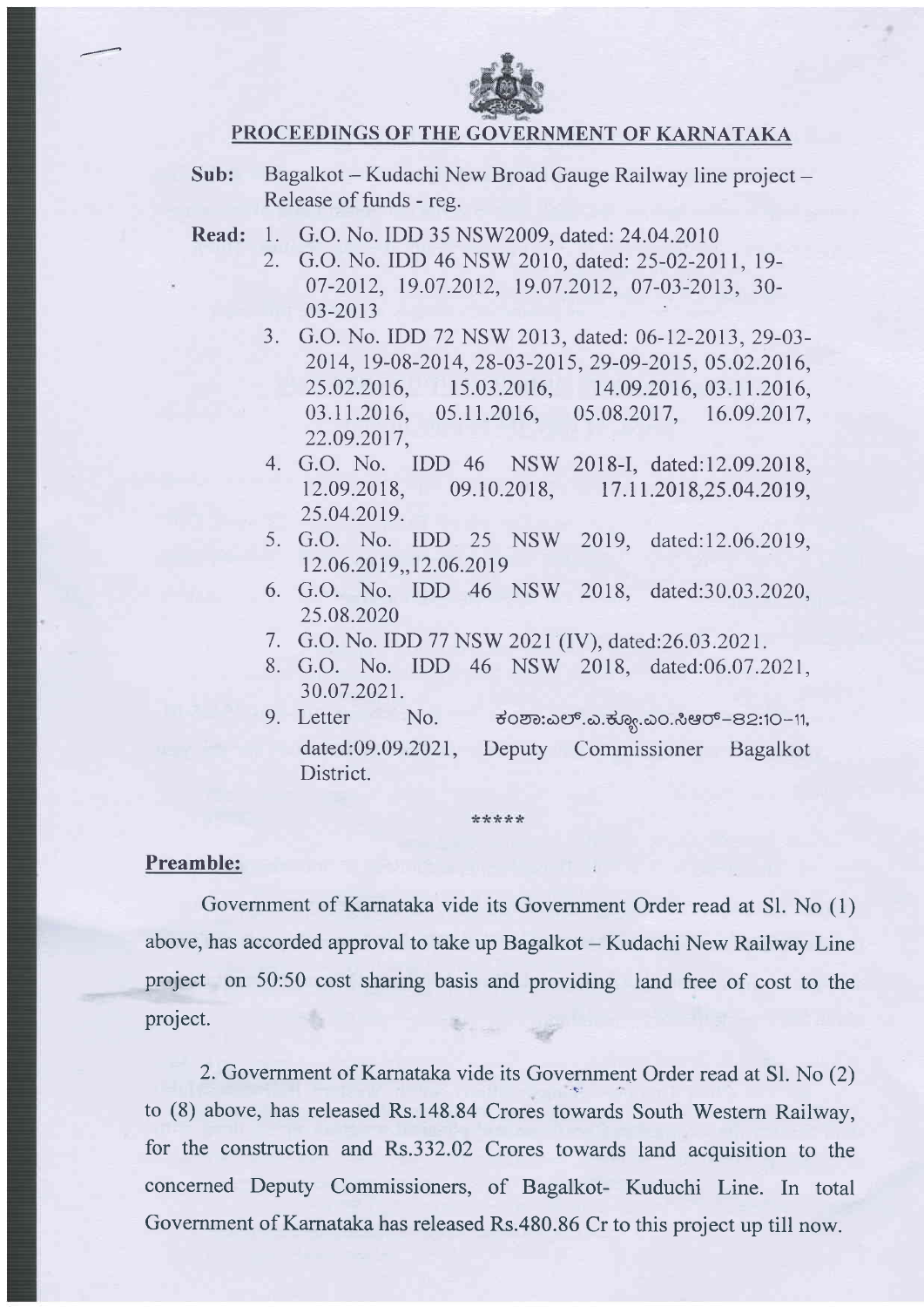3. The Deputy commissioner, Bagalkot District vide letter read at Sl. No. (9) has requested to release Rs.38,69,750 towards the Forest Land of the project to the Deputy Chief Engineer-Il, construction South Western Railway Hubli,

4.The proposal has been examined accordingly and hence this order.

# GOVERNMENT ORDER NO.IDD 46 NSW 2018 BANGALORE DATED:01.10.2021

Under the circumstances explained in the Preamble, sanction of the Government of Karnataka is accorded to release Rs.38,69,750/- (Rupees Thirty Eight Lakhs Sixty Nine thousand Seven Hundred and Fifty Rupees only) towards the share of Government of Karnataka for the construction of Bagalkot-Kudachi New Railway Line project.

2. This expenditure shall be met under the Head of Account "5465-01- 190-3-05-132 Cost sharing Railway Projects-Capital Expenses for the year 2021-22.

3. The Director, K-RIDE, Bengaluru is authorized to draw this amount on a payee's receipt duly countersigned by the Under Secretary to Government, Infrastructure Development Department. K-RIDE shall in turn deposit the same amount to the Financial Advisor and Chief Accounts Offrcer, (Construction), South Western Railways, Bangalore.

4. The Chief Engineer (Construction) South Western Railways, Hubli shall furnish the Utilization Certificate and physical progress report along with photographs.